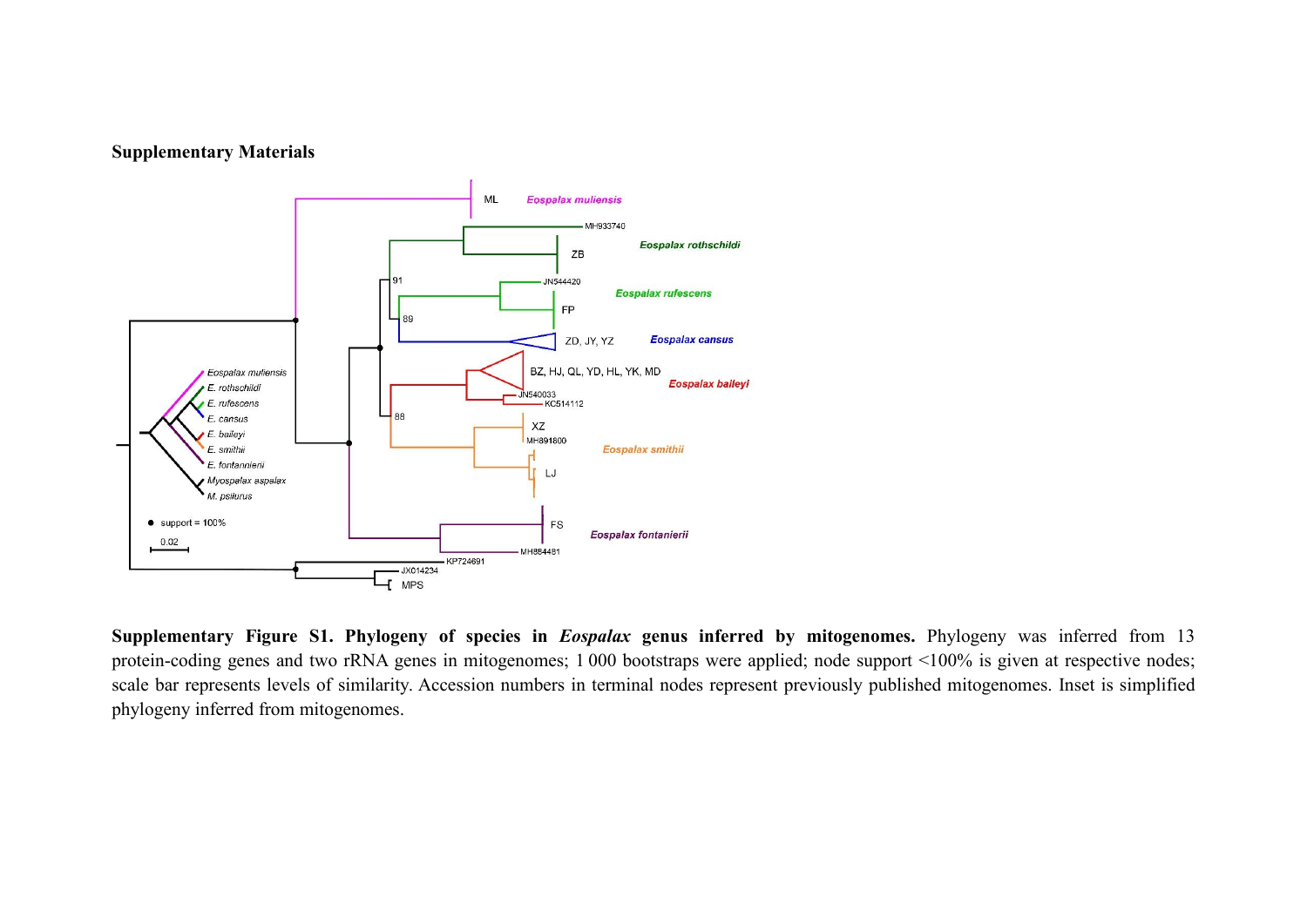

Supplementary Figure S2. Fourth (A) and fifth (B) supported topologies based on Twisst analyses. Weighting is shown in upper left corner.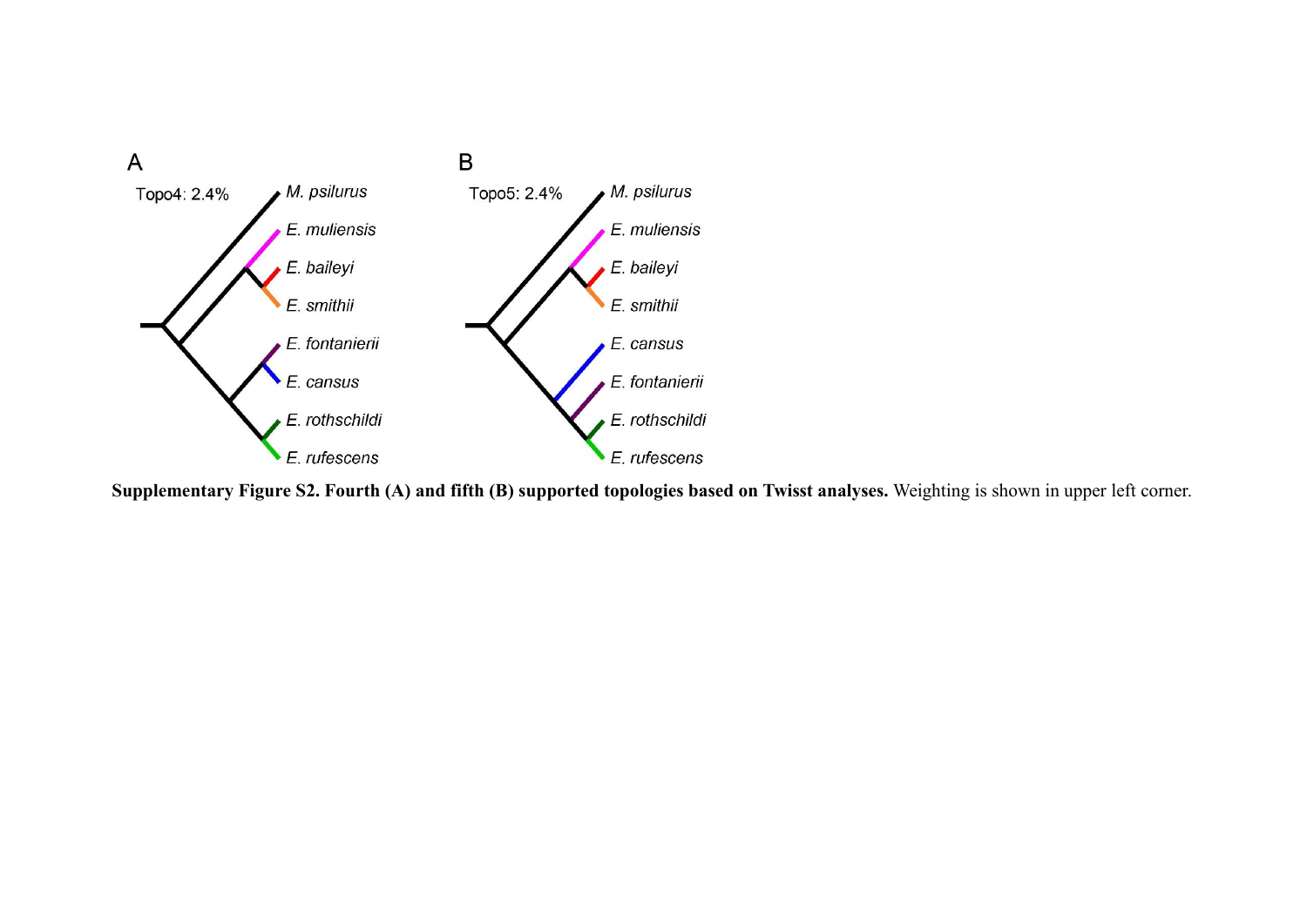

**Supplementary Figure S3. All posterior trees sampled by SNAPP.** Dark lines represent consensus tree.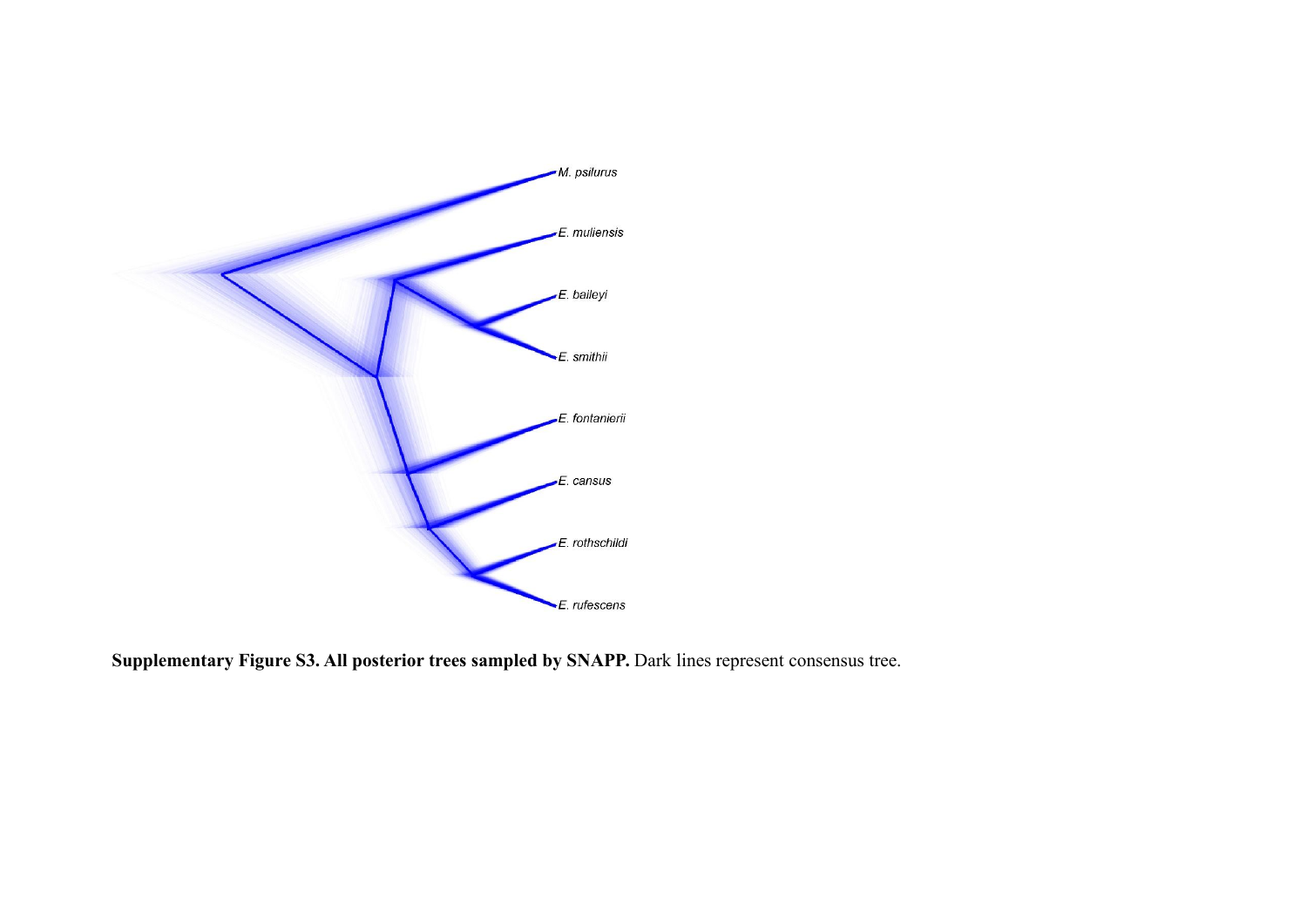

**Supplementary Figure S4. Habitat of** *Eospalax muliensis* **sp. nov.** Habitat is typical alpine meadow (altitude ~3 700 m), surrounded by shrubs.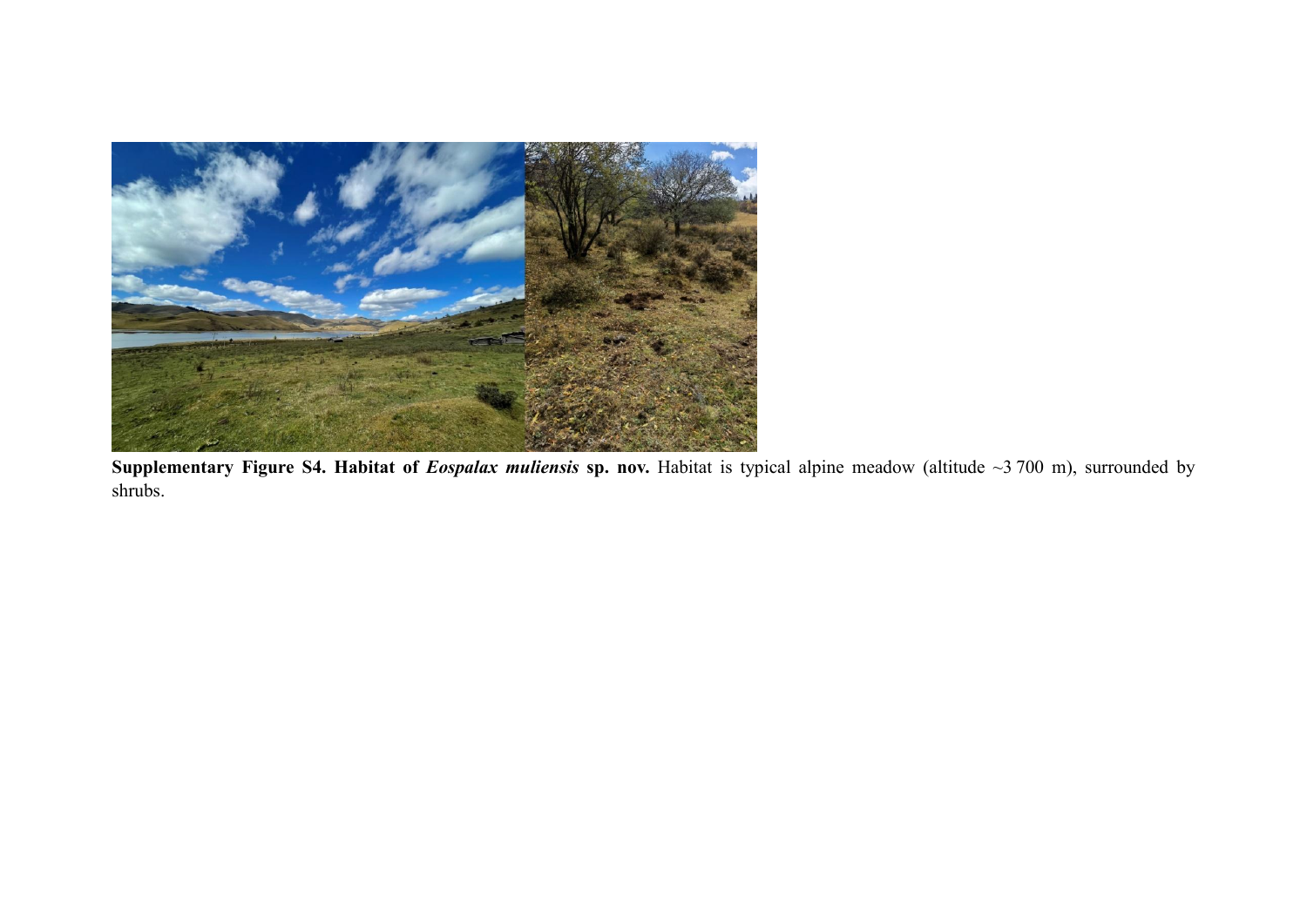| <b>Species</b>     | Population                          | <b>Altitude</b> | Location                         | Longitude    | Latitude           | <b>Sample ID</b> | <b>Total bases</b> |
|--------------------|-------------------------------------|-----------------|----------------------------------|--------------|--------------------|------------------|--------------------|
| Myospalax psilurus | <b>MPS</b>                          | <b>NA</b>       | Hulun lake, Nei Monggol          | <b>NA</b>    | NA                 | MPS1             | $1.275E+11$        |
|                    |                                     |                 | Autonomous Region                |              |                    | MPS2             | $1.360E+11$        |
| Eospalax muliensis | ML                                  | 3700            | Kangwu pasture, Tibetan          | 101.196° E   | 28.135° N          | ML002            | 1.320E+11          |
|                    |                                     |                 | Autonomous County of             |              |                    | <b>ML003</b>     | $1.241E+11$        |
|                    |                                     |                 | Muli, Sichuan Province           |              |                    | <b>ML004</b>     | $1.287E+11$        |
|                    |                                     |                 |                                  |              |                    | ML009            | $1.287E+11$        |
|                    |                                     |                 |                                  |              |                    | <b>ML010</b>     | $1.253E+11$        |
| E. fontanierii     | $\mathop{\text{FS}}$                | 1700            | Shiziping Village, Fanshi County | 113.632°E    | $39.115^{\circ}$ N | FS2018050301     | 1.288E+11          |
|                    |                                     |                 | , Shanxi Province                |              |                    | FS2018050302     | $1.306E+11$        |
|                    |                                     |                 |                                  |              |                    | FS2018050401     | 1.109E+11          |
|                    |                                     |                 |                                  |              |                    | FS2018050403     | $9.835E+10$        |
|                    |                                     |                 |                                  |              |                    | FS2018050407     | $1.361E+11$        |
| E. rufescens       | FP                                  | 1200            | Foping County, Shaanxi Province  | 108.022° E   | 33.592° N          | FP2018042301     | $1.153E+11$        |
|                    |                                     |                 |                                  |              |                    | FP2018042401     | $1.291E+11$        |
|                    |                                     |                 |                                  |              |                    | FP2018042402     | $1.010E + 11$      |
|                    |                                     |                 |                                  |              |                    | FP2018042403     | $1.130E+11$        |
|                    |                                     |                 |                                  |              |                    | FP2018042502     | $1.217E+11$        |
| E. rothschildi     | $\ensuremath{\mathsf{Z}\mathsf{B}}$ | 1600            | Bashan forestry farm, Zhenba     | $107.657$ °E | $32.615^{\circ}$ N | ZB2018042703     | $1.275E+11$        |
|                    |                                     |                 | County, Shaanxi Province         |              |                    | ZB2018042704     | 1.289E+11          |
|                    |                                     |                 |                                  |              |                    | ZB2018042804     | 1.292E+11          |
|                    |                                     |                 |                                  |              |                    | ZB2018042901     | $1.257E+11$        |

**Supplementary Table S1. Overview of sampling site information and sequencing statistics**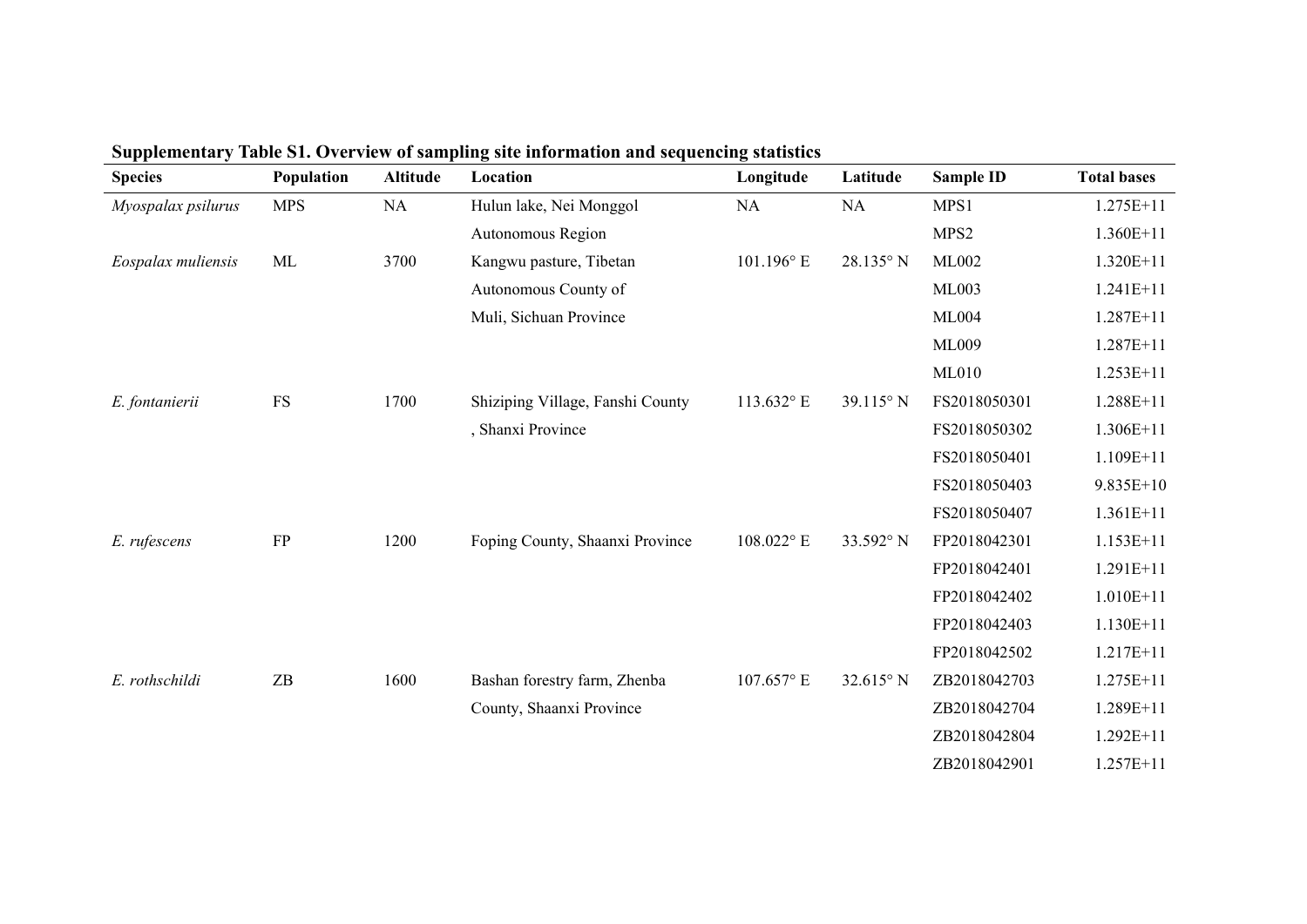|            |                            |      |                                 |                     |                    | ZB2018042907 | $1.264E+11$   |
|------------|----------------------------|------|---------------------------------|---------------------|--------------------|--------------|---------------|
| E. smithii | LJ                         | 2700 | Lvjing Town, Min County,        | $104.550^{\circ}$ E | 34.285° N          | LJ2018050801 | $1.306E+11$   |
|            |                            |      | Gansu Province                  |                     |                    | LJ2018050802 | 1.320E+11     |
|            |                            |      |                                 |                     |                    | LJ2018050902 | 1.366E+11     |
|            |                            |      |                                 |                     |                    | LJ2018050903 | 1.360E+11     |
|            |                            |      |                                 |                     |                    | LJ2018050904 | 1.341E+11     |
|            |                            |      |                                 |                     |                    | LJ2018050905 | 1.366E+11     |
|            | XZ                         | 2700 | Xizhai Town, Min County,        | 103.847° E          | 34.516° N          | XZ2018050901 | $1.372E+11$   |
|            |                            |      | Gansu Province                  |                     |                    | XZ2018050902 | $1.012E+11$   |
|            |                            |      |                                 |                     |                    | XZ2018051001 | 1.208E+11     |
| E. cansus  | $\ensuremath{\mathrm{ZD}}$ | 1300 | Zhidan County, Shaanxi Province | 108.966° E          | $36.906^{\circ}$ N | ZD2017042201 | 1.479E+11     |
|            |                            |      |                                 |                     |                    | ZD2017042404 | $1.575E+11$   |
|            |                            |      |                                 |                     |                    | ZD2017042501 | $1.716E+11$   |
|            |                            |      |                                 |                     |                    | ZD2017042502 | 1.848E+11     |
|            |                            |      |                                 |                     |                    | ZD2017042503 | $1.694E+11$   |
|            |                            |      |                                 |                     |                    | ZD2017042504 | $1.472E+11$   |
|            | JY                         | 2000 | Jingyuan County, Ningxia Hui    | 106.371° E          | 35.503° N          | JY2017041901 | 1.879E+11     |
|            |                            |      | Autonomous Region               |                     |                    | JY2017041907 | $1.516E+11$   |
|            |                            |      |                                 |                     |                    | JY2017042002 | $1.584E+11$   |
|            |                            |      |                                 |                     |                    | JY2017042003 | 1.760E+11     |
|            |                            |      |                                 |                     |                    | JY2017042004 | $1.361E+11$   |
|            | YZ                         | 2200 | Yuzhong County, Gansu Province  | 104.277° E          | 35.942° N          | YZ2017042802 | 1.713E+11     |
|            |                            |      |                                 |                     |                    | YZ2017042901 | $1.377E + 11$ |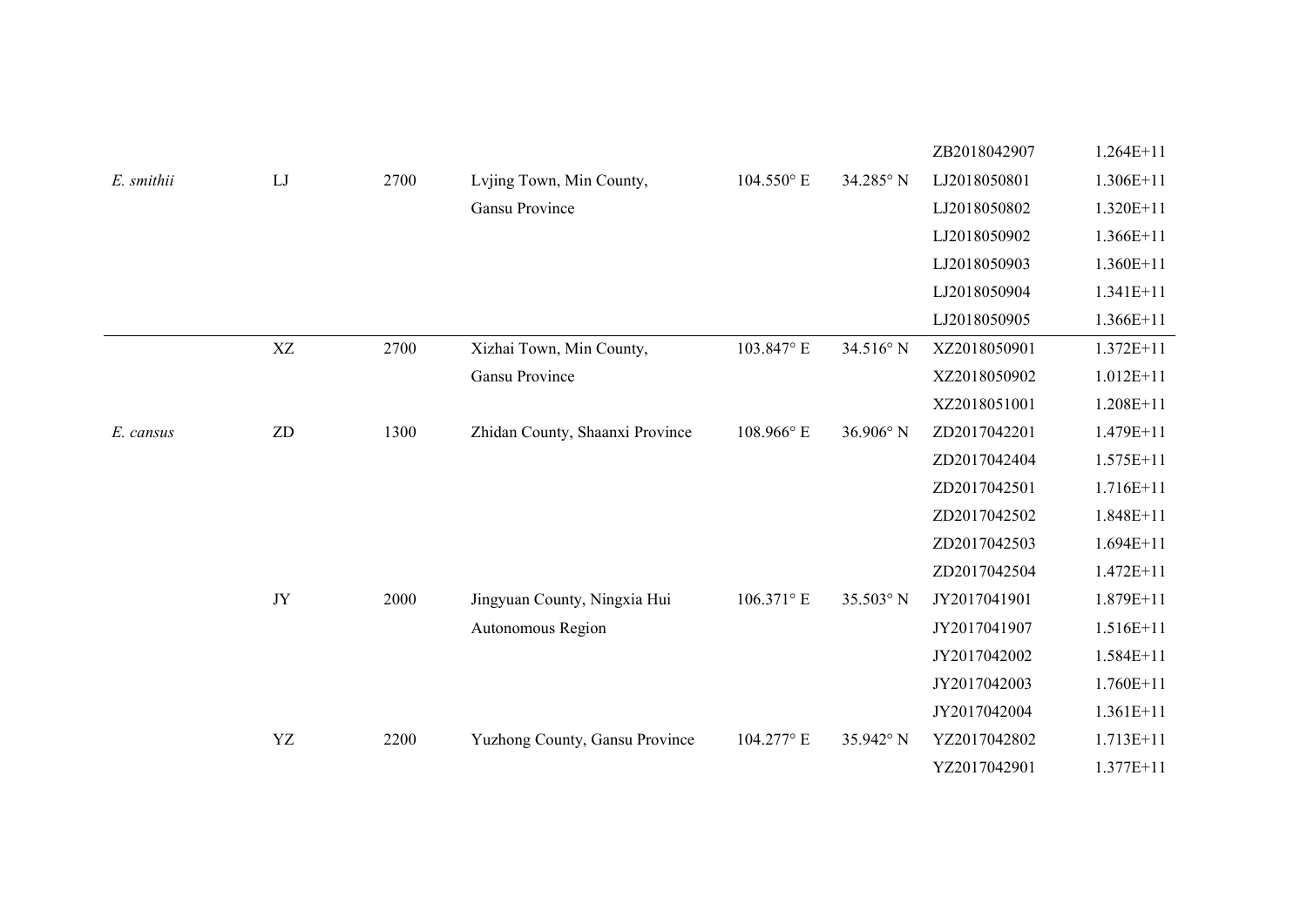| YZ2017042902 | $1.639E + 11$ |
|--------------|---------------|
| YZ2017042908 | $1.557E+11$   |
| YZ2017043001 | $.392E+11$    |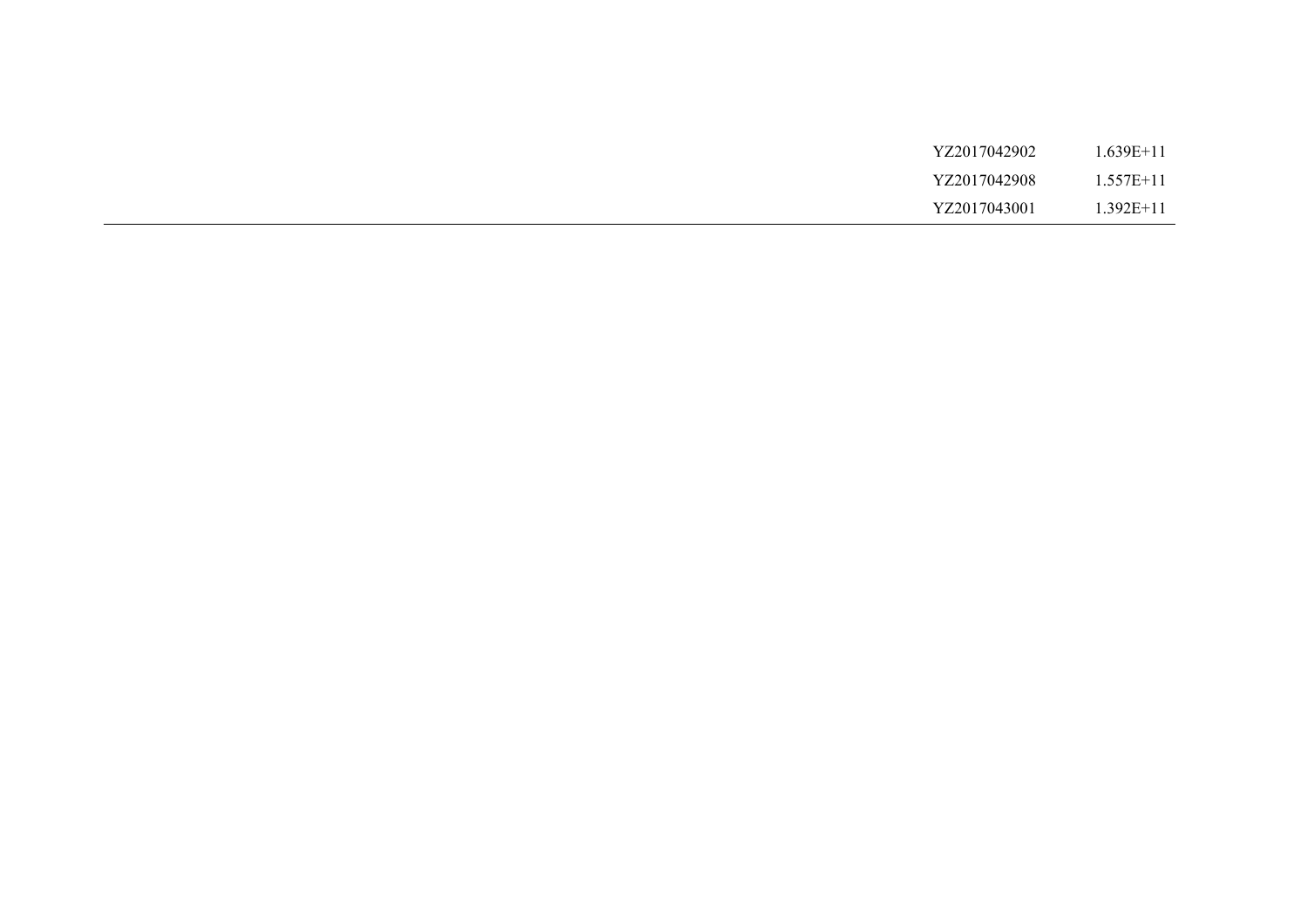|                           | Principal component |                |          |  |  |  |  |
|---------------------------|---------------------|----------------|----------|--|--|--|--|
| Variables                 | $\mathbf{1}$        | $\overline{2}$ | 3        |  |  |  |  |
| <b>MDL</b>                | 0.885               | 0.162          | 0.348    |  |  |  |  |
| <b>LLM</b>                | 0.859               | 0.075          | 0.175    |  |  |  |  |
| <b>CBL</b>                | 0.822               | 0.413          | 0.352    |  |  |  |  |
| <b>LUTR</b>               | 0.821               | 0.426          | 0.346    |  |  |  |  |
| LAB                       | 0.818               | 0.397          | 0.022    |  |  |  |  |
| BL                        | 0.816               | 0.425          | 0.351    |  |  |  |  |
| <b>CBL</b>                | 0.814               | 0.408          | 0.359    |  |  |  |  |
| PL                        | 0.799               | 0.447          | 0.295    |  |  |  |  |
| <b>ZMW</b>                | 0.775               | 0.444          | 0.349    |  |  |  |  |
| <b>MTW</b>                | 0.714               | 0.515          | 0.353    |  |  |  |  |
| <b>LBTR</b>               | 0.710               | 0.529          | 0.281    |  |  |  |  |
| <b>NSL</b>                | 0.703               | 0.502          | 0.263    |  |  |  |  |
| <b>RSW</b>                | 0.643               | 0.624          | 0.282    |  |  |  |  |
| <b>BCH</b>                | 0.573               | 0.438          | 0.457    |  |  |  |  |
| <b>LUM</b>                | 0.469               | 0.010          | $-0.017$ |  |  |  |  |
| IOB                       | 0.089               | 0.834          | 0.103    |  |  |  |  |
| <b>FIB</b>                | 0.520               | 0.719          | 0.163    |  |  |  |  |
| <b>LLI</b>                | 0.505               | 0.635          | 0.187    |  |  |  |  |
| <b>GBFM</b>               | 0.230               | $-0.045$       | 0.790    |  |  |  |  |
| <b>DAB</b>                |                     | $-0.034$ 0.452 | 0.678    |  |  |  |  |
| $M^2-M^2$                 | 0.303               | 0.212          | 0.628    |  |  |  |  |
| Eigenvalue                | 9.26                | 4.53           | 2.97     |  |  |  |  |
| Variance explained $(\%)$ |                     | 44.08 21.57    | 14.13    |  |  |  |  |

**Supplementary Table S2.** Character loadings, eigenvalues, and percentages of variance explained by first three components from principal component analysis. Abbreviations of each variable are given in the Methods.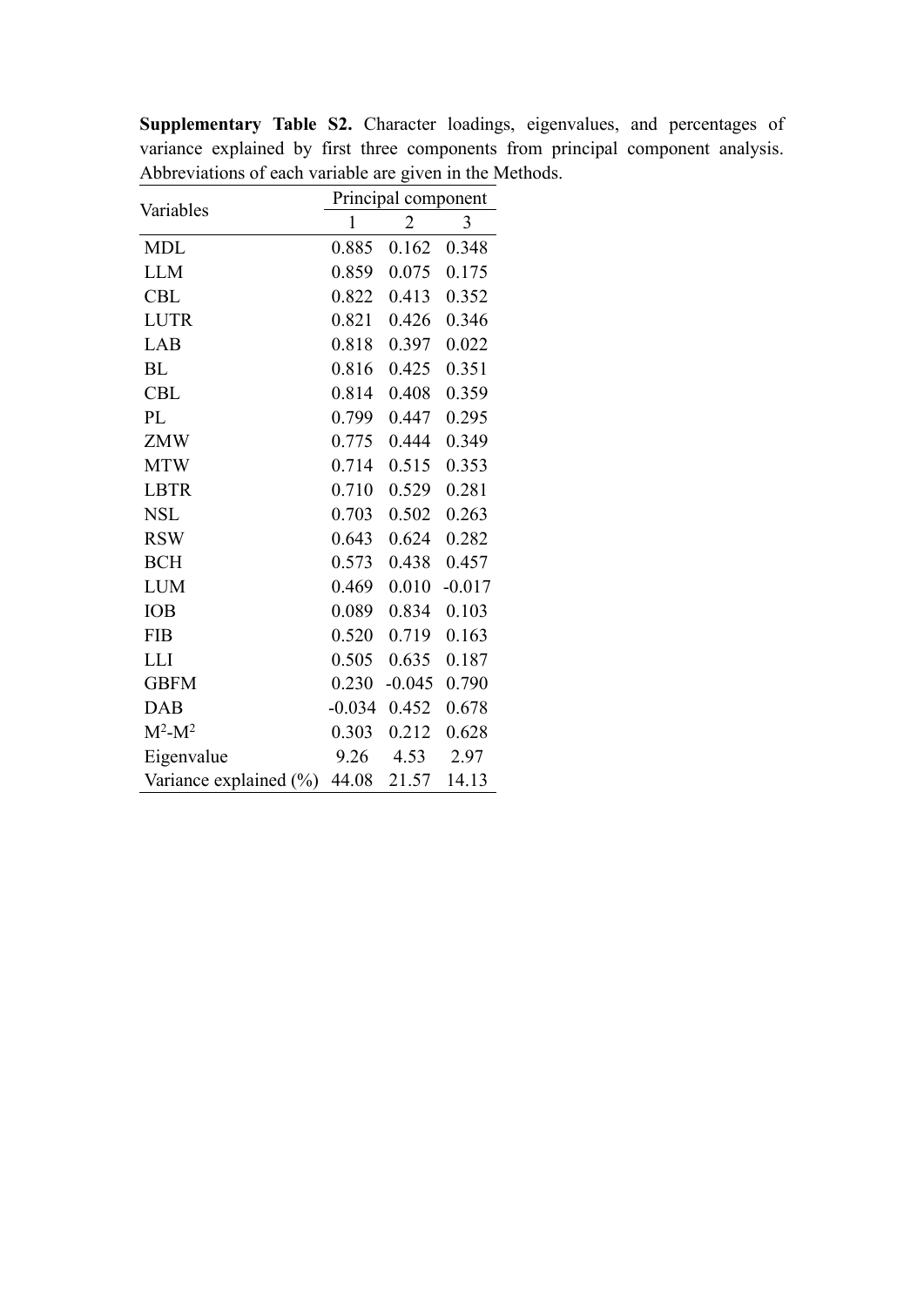|                | Sex            | $\rm BW$      | $\rm HB$      | TL        | HF        | ${\rm GLS}$     | $\operatorname{CBL}$ | $\operatorname{NSL}$ | PL              | ZMW             | IOB           | $\operatorname{MTW}$ | <b>LUM</b>      |
|----------------|----------------|---------------|---------------|-----------|-----------|-----------------|----------------------|----------------------|-----------------|-----------------|---------------|----------------------|-----------------|
| E. fontanierii | $\delta$       | 436.8         | 219.7         | 56.6      | 33.1      | 54              | 52.3                 | 21.3                 | 26.7            | 40.6            | 8.4           | 36.6                 | 12.1            |
|                |                | $(200-620)$   | $(160-265)$   | $(30-71)$ | $(27-38)$ | $(50.7-58)$     | $(47.8 - 56.4)$      | $(19.6 - 22.5)$      | $(25.8 - 28.3)$ | $(35.6 - 44.4)$ | $(7.0 - 8.4)$ | $(31.4 - 40.7)$      | $(11.2 - 13.0)$ |
|                | $\overline{P}$ | 277.1         | 198.1         | 54.4      | 34.4      | 46.7            | 44.8                 | 16.8                 | 22.4            | 32.8            | 8.5           | 28.7                 | 10.7            |
|                |                | $(170-381)$   | $(160-220)$   | $(42-59)$ | $(22-38)$ | $(42.8 - 49.4)$ | $(42.8 - 47.8)$      | $(16.4 - 17.2)$      | $(20.0 - 23.1)$ | $(30.8-34)$     | $(8.0-9.5)$   | $(27.5 - 30.6)$      | $(10.1 - 11.1)$ |
| E. cansus      | $\uparrow$     | 349.1         | 179.7         | 52.3      | 33.8      | 45.4            |                      | 16.9                 |                 | 30.5            | 7.8           | 29.4                 | 10.6            |
|                |                | $(150-469)$   | $(145-230)$   | $(36-61)$ | $(25-35)$ | $(39.4 - 52.1)$ |                      | $(14.5 - 20.1)$      |                 | $(24.9 - 36.4)$ | $(7.6 - 8.3)$ | $(26.9 - 35.8)$      | $(9.5-11.5)$    |
|                | $\overline{P}$ | 276.2         | 166.8         | 45.6      | 29.1      | 42.4            |                      | 15.6                 |                 | 27.9            | 6.8           | 27.2                 | 9.8             |
|                |                | $(130-381)$   | $(125-200)$   | $(31-48)$ | $(22-34)$ | $(36.3 - 46.0)$ |                      | $(13.0-19.4)$        |                 | $(21-31.6)$     | $(5.2 - 7.9)$ | $(24.5 - 31.8)$      | $(9.0-10.8)$    |
| E. rufescens   | $\delta$       | 372.1         | 215.2         | 50        | 34.9      | 49.3            | 45.8                 | 19.4                 | 25.6            | 34.2            | 7.1           | 31                   | 11.2            |
|                |                | $(285-450)$   | $(182 - 250)$ | $(40-64)$ | $(29-40)$ | $(42.4 - 52.8)$ | $(40-49.9)$          | $(16.3 - 21.0)$      | $(24.7 - 26.1)$ | $(28.5 - 38.5)$ | $(6.1 - 8.3)$ | $(26.5 - 34.4)$      | $(9.9-11.9)$    |
|                | $\overline{P}$ | 230.9         | 191.2         | 44        | 30.5      | 46              | 42.1                 | 17.7                 | 23.3            | 30.7            | 7.2           | 27.2                 | 10.8            |
|                |                | $(162 - 290)$ | $(171-210)$   | $(33-48)$ | $(22-37)$ | $(41-48)$       | $(36.5 - 45.0)$      | $(16.5-19.8)$        | $(22-24)$       | $(26.5 - 32.5)$ | $(5.7 - 7.5)$ | $(23.4 - 28.7)$      | $(9.0-11.8)$    |
| E. baileyi     | $\delta$       | 360.5         | 206           | 52.9      | 34.2      | 48.7            | 45.2                 | 19.2                 | 23.5            | 35.4            | 8.3           | 29.5                 | 10.2            |
|                |                | $(184-574)$   | $(170-225)$   | $(38-64)$ | $(24-44)$ | $(42-52.5)$     | $(40-48.6)$          | $(17-20.5)$          | $(18.5 - 25.2)$ | $(29.5 - 38.3)$ | $(7.5-9.3)$   | $(21.8-33.6)$        | $(9.0-11.1)$    |
|                | $\overline{P}$ | 282.4         | 188           | 47        | 30.9      | 45.6            | 42.3                 | 17.9                 | 21.7            | 31              | 8.3           | 28.2                 | 9.9             |
|                |                | $(190-380)$   | $(172 - 220)$ | $(34-58)$ | $(23-37)$ | $(40-50.3)$     | $(37.3 - 46.0)$      | $(15.8-19.3)$        | $(15.2 - 23.8)$ | $(27.9 - 34.1)$ | $(7.0-9.4)$   | $(25.0 - 30.3)$      | $(8.9-10.4)$    |
|                |                |               |               |           |           |                 |                      |                      |                 |                 |               |                      |                 |
| E. rothschildi | $\delta$       | 147.3         | 166           | 31.3      | 23.2      | 40.4            |                      | 16.6                 |                 | 26.5            | 6.5           | 23.2                 | 9.6             |
| .rothschildi   |                | $(118-178)$   | $(144-179)$   | $(28-37)$ | $(21-26)$ | $(39-41.8)$     |                      | $(15.6 - 17.7)$      |                 | $(24.7-29.5)$   | $(5.7 - 7.4)$ | $(21.6 - 25.3)$      | $(9.2 - 10.1)$  |
|                | $\overline{P}$ | 123           | 157.9         | 29.6      | 22.9      | 38.6            |                      | 15.6                 |                 | 24.7            | 6.8           | 21.4                 | 9.6             |
|                |                | $(85-165)$    | $(138-171)$   | $(23-38)$ | $(21-26)$ | $(25.9 - 40.1)$ |                      | $(14.3 - 17.4)$      |                 | $(22.8-26.1)$   | $(6-7.7)$     | $(19-22.7)$          | $(8.9-10.0)$    |

**Supplementary Table S3.** Means and observed ranges ofexternal and craniodental measurements of *E. baileyi*, *E. cansus*, *E. fontanierii*, *E. rothschildi*, *E. rufescens*, and *E. smithii* from Luo et al. (2000).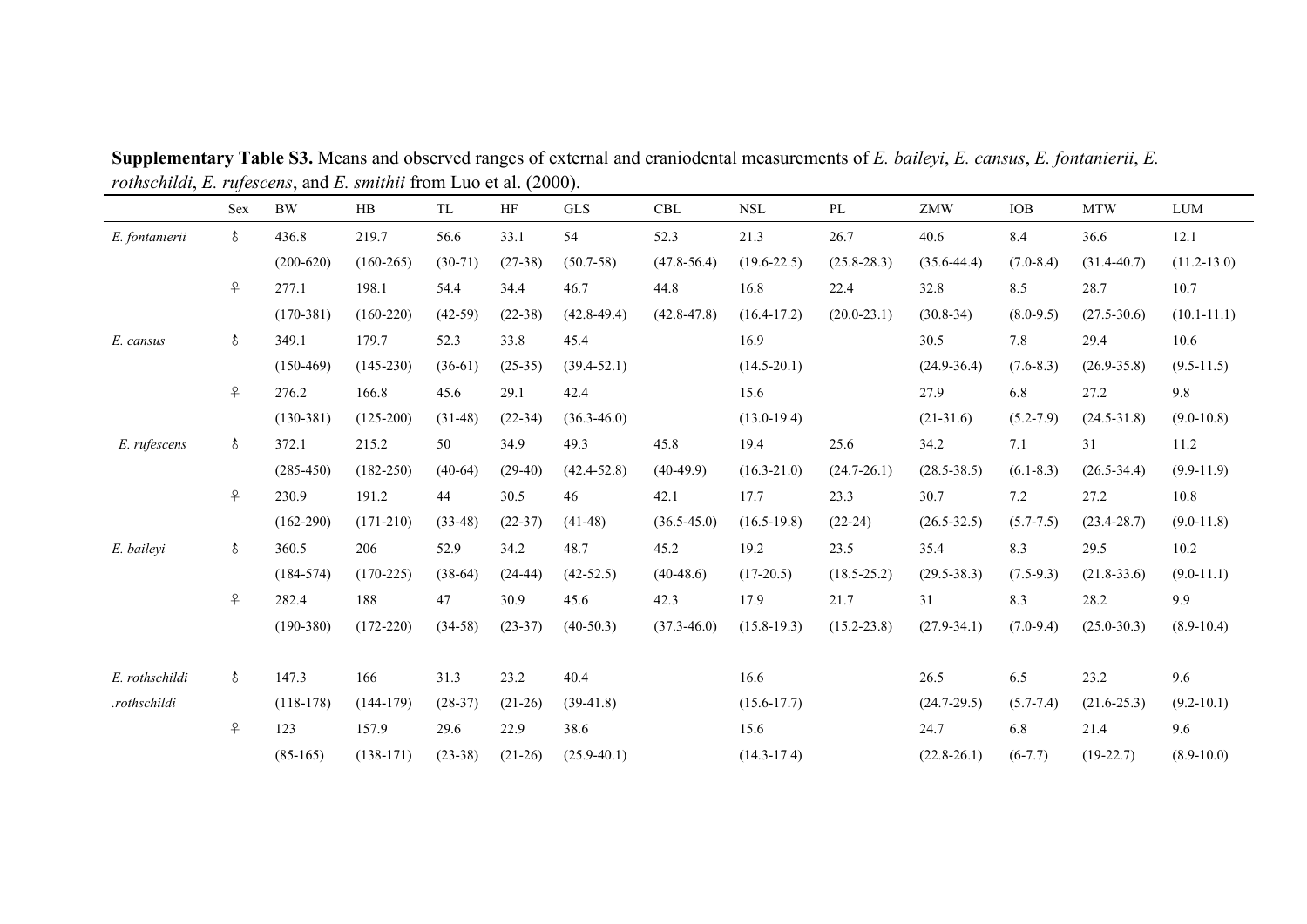| E. rothschildi | 197.4       | 177.5         | 40.4      | 25.8      | 42.2            |                 | 16.6            |                 | 29.5            | 6.8           | 25.8            | 9.9            |
|----------------|-------------|---------------|-----------|-----------|-----------------|-----------------|-----------------|-----------------|-----------------|---------------|-----------------|----------------|
| .hubeiensis    | $(148-235)$ | $(163 - 200)$ | $(38-46)$ | $(24-27)$ | $(40.1 - 44.0)$ |                 | $(15.4 - 18.4)$ |                 | $(27.9 - 31.0)$ | $(6-8)$       | $(21.3 - 27.1)$ | $(9.5-10.5)$   |
|                | 168         | 178.6         | 42.6      | 24.6      | 41.8            |                 | 17.1            |                 | 28.5            | 6.7           | 25.5            | 9.7            |
|                | $(150-185)$ | $(174-192)$   | $(40-46)$ | $(24-26)$ | $(40.5 - 44.4)$ |                 | $(16.0 - 17.8)$ |                 | $(27-30.4)$     | $(5.8 - 7.5)$ | $(22.9 - 26.8)$ | $(9.1 - 10.2)$ |
| E. smithii     | 254         | 188.7         | 44.7      | 29.1      | 45.6            | 42.7            | 17.8            | 26.1            | 30.3            | 7.9           | 26.6            | 9.9            |
|                | $(180-460)$ | $(172 - 225)$ | $(37-55)$ | $(25-33)$ | $(41.6 - 51.4)$ | $(38.0 - 48.0)$ | $(15.8 - 21.0)$ | $(23.4 - 26.2)$ | $(26.3 - 34.4)$ | $(6.9 - 8.4)$ | $(23.6 - 30.2)$ | $(9.1 - 10.7)$ |

Character abbreviations (unless specifically, all in mm): BW: body weight (grams); HB: head and body length; TL: tail length; HF: hindfoot length; GLS: greatest length of skull; CBL: condylobasal length; NSL: nasal length; PL: palatal length; ZMW: zygomatic width; IOB: interorbital breadth; MTW: mastoid width; LUM: length of upper molars.